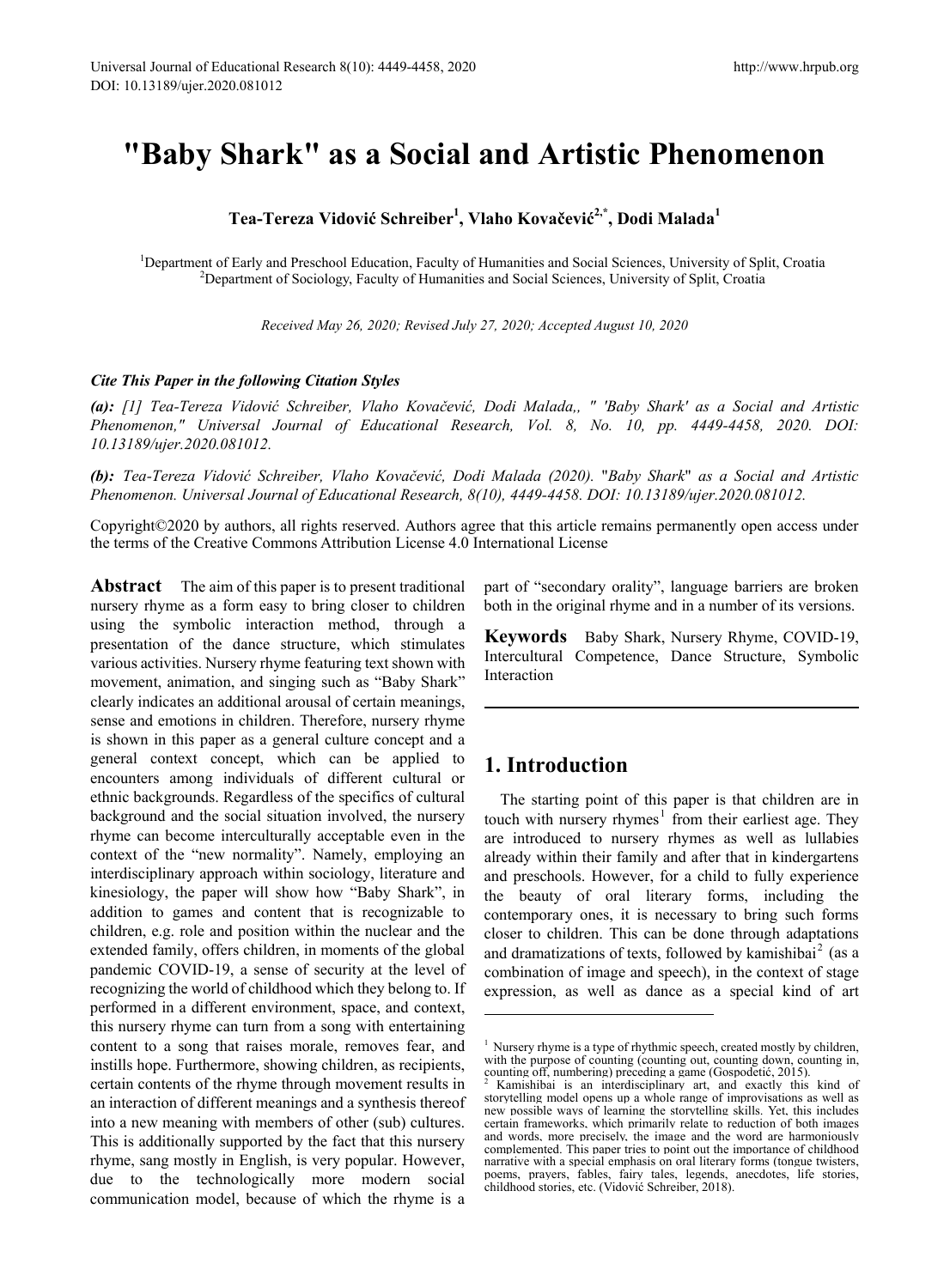(Vidović Schreiber, 2015), which will be discussed in a special chapter.

The aim of this paper is two-fold:

- 1. to show the nursery rhyme "Baby Shark" as a process of social interaction with others involving gestures, conversation, and taking on the roles of members of the nuclear and the extended family within which the child feels safe. Namely, for the child's complete development and protection in the surrounding society, even in this "new normality", the content is important for the child at the level of recognizing herself/himself as a small being who feels protected both within the family and during the current COVID-19 pandemic.
- 2. to show the development of the child's identity orientation, which includes the influence of child's overall participation in fruitful symbolic communication activities on other social actors promoting reciprocity and cooperation in intercultural relations. In addition, the movements of the symbolic interaction of the dance structure evoke the need to emphasize the importance of the rhyme that contributes to identity safety and overall intercultural competence in children.

In this set-to-music nursery rhyme, there is a dance interpretation of the child and her/his family members, which enables a more complete experience of the family environment. Here, it is important to emphasize that children like to sing nursery rhymes, as their pronounced rhythm offers children the possibility of self-realization through a series of musical games, and the rhyme influences the development of speech and rhythm.

## **2. "Baby Shark" in the Semantic Game of Symbolic Interaction of Social Actors**

<span id="page-1-1"></span>The nursery rhyme "Baby Shark"<sup>[3](#page-1-0)</sup> is repetitive and it is precisely such counting poetics, which children find close to them, that makes it possible to approach certain meaningful contents that children gladly imitate and receive as a recognizable part of their childhood. The umbrella theme of this song is the role of the nuclear and the extended family, although different cultures offer different versions of the rhyme, conditioned by social and semantic meanings. Yet, the role and position of the child as a being in need of protection always remains clear, the rhyme thus arousing meanings, sense and emotions of the

<span id="page-1-3"></span><span id="page-1-2"></span> $\overline{a}$ 

child.

**-**

The words such as *baby* mentioned in the title of the rhyme, followed by simple terms referring to family members like *mama, papa, grandpa, grandma* ̶ make it easier for the little ones to get acquainted with the structure of the nuclear and the extended family. $4$  However, there are different forms of the family influenced by the current processes of globalization (social relations, processes, and systems) within cultural and identity determinants and spiritual life. In this sense, the importance of an individual's intercultural competence is the acquisition of behaviors and activities that enhance collaborative relationships with culturally or ethnically different individuals (Deardoff, 2009: 53).

For example, while the English version only lists shark family members, in the Korean version the baby shark's mother is "beautiful", the father is "strong", the grandmother is "kind", and the grandfather is "cool".<sup>[5](#page-1-2)</sup> Thus, the child consciously playing certain roles of family members builds her/his personality, or her/his "self", and through identifying with family members the child retains the identity of the nuclear or extended family and shares common forms (prejudice, family commitment, discrimination outside the family).

Namely, children's social world begins in their families, and language games model meanings, created, developed, modified, and changed in the current process of symbolic interaction within the family (Wiley, 1994: 63). The family community ultimately exists in a symbolic order, not in an objective reality, $\alpha$  and as a young child's brain is formed to mimic behavior, it will quickly learn the usual rules (Hendrix, Palmer, Tashis & Winner, 2013). An organized family structure is created in the child herself/himself, as the nursery rhyme theme is expressed in the game rules (Mead & Dvornik, 2003).

Children learn by model, thus their speech model should be representative.

In the book "Stihovi u pokretu" ("Verses in Motion"), Velički and Katarinčić (2011) list six aspects related to

<span id="page-1-0"></span><sup>&</sup>lt;sup>3</sup> Baby Shark is a "catchy song" that managed to break into the list of top 40 hits in the UK, and is on the 38th place on Billboard's list of 100 greatest hits at the moment.

<span id="page-1-4"></span>[http://www.novilist.hr:8090/Zivot-i-stil/BABY-SHARK-Kako-je-naizgle](http://www.novilist.hr:8090/Zivot-i-stil/BABY-SHARK-Kako-je-naizgled-obicna-djecja-pjesmica-postala-viralni-hit-koji-rusi-sve-rekorde) [d-obicna-djecja-pjesmica-postala-viralni-hit-koji-rusi-sve-rekorde](http://www.novilist.hr:8090/Zivot-i-stil/BABY-SHARK-Kako-je-naizgled-obicna-djecja-pjesmica-postala-viralni-hit-koji-rusi-sve-rekorde) (accessed April 3, 2020).

<sup>&</sup>lt;sup>4</sup> The family is "a group of people directly related by kinship, with adult members taking responsibility for caring for children. (...) In almost all societies we can identify what sociologists, anthropologists call a nuclear family, in which two adults live in a household together with their own or adopted children. (...) When close relatives, apart from a married couple and their children, live in the same household or in a close and lasting relationship with each other, we are talking about an extended family

<sup>(</sup>Giddens, 2007: 173). <sup>5</sup> Here we can observe certain stereotypes in the characterization in works of children's literature.

In sum, we can say that identity becomes an issue when the self ceases to be taken for granted (Delanty, 2018: 160). The modern understanding of the self is a social self that is formed in relationships of difference, not in unity and coherence (Delanty, 2018: 160), while Anthony Giddens argues that in the societies of late modems a new kind of individualism was created by which the self is greatly empowered but not necessarily emancipated (Giddens, 1990; 1991).

It is a form of "community awareness," and as such the community is "embraced in the perception of its boundaries," from which it follows that community is always a matter of "symbolic constructed reality" (Cohen, 1985: 13).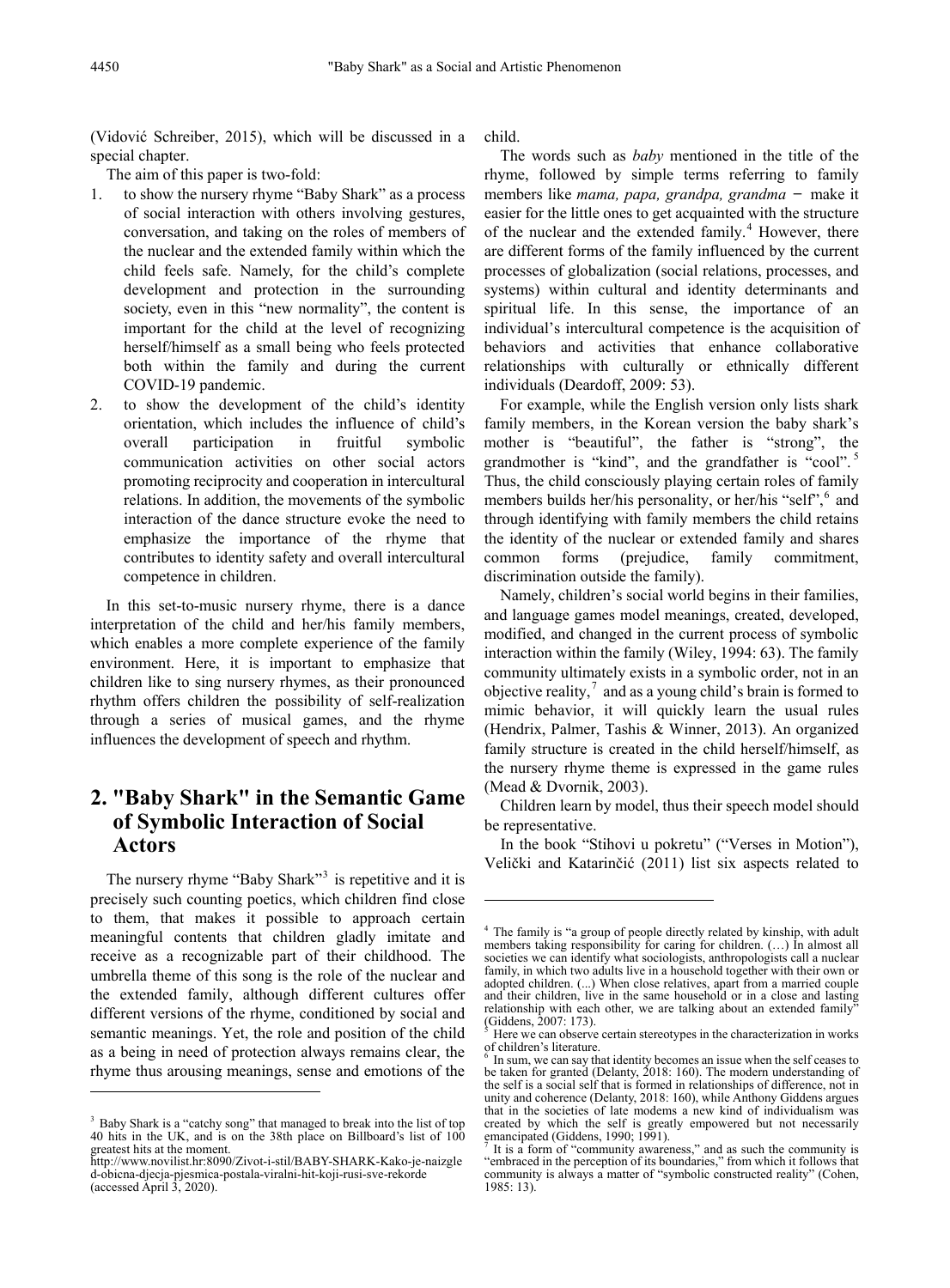finger games, we would add both hand and movement games in general, which undoubtedly affect children's development:

- emotional development because they arouse joy,
- motor development that encourages the development of fine motor skills,<sup>[8](#page-2-0)</sup>
- sensory aspect refers to eye-hand coordination, i.e. connecting different sensory systems (it is especially important since humans have the ability to control their hands with the help of the eyes and we rely on the sense of sight very often and to a great extent),
- cognitive aspect related to the presentation of the course of action, causes and consequences,
- neuropsychological aspect (it stands out because it is responsible for the coordination of the left and right cerebral hemispheres, that is for the coordination and equal use of the left and right hands in finger games), and
- linguistic aspect emphasizes the importance of the rhyme for stimulating speech, because the brain cells in charge of speech are located in the same place as the mirror neurons responsible for the movement control system.

Language is a system of signs, it is comparable to the script, the alphabet for people having difficulties with speech and hearing, to symbolic rituals, to forms of politeness, to military signs, <sup>[9](#page-2-1)</sup> etc. (Saussure, 2000). To understand certain contents of the rhyme it is possible to observe language as a labyrinth of cultural signs, as the means and purpose of identities that are constantly re-constructed.[10](#page-2-2)

Language as a system of signs is a semantic or linguistic fact whose rules are used by speakers to shape their messages (Kovačević, 2002: 14). Linguistics will remain within linguistic relations and the semiotic level of the verbal sign will then emerge from the linguistic context (Peleš, 1989, 73), and in pragmatic philosophical semantics it can take on the meaning of "language game", thus the

 $\overline{a}$ 

sign would not be directly related to what it names but to the very linguistic context in which it is placed (Peleš, 1989: 54).

Culture as a system of signs available to every participant in the community is necessary for the interpretation of human action and meaning. Using them, human creates culture through the material needs of existence (housing, feeding, clothing, types of the economy), social needs of existence (kinship, family, rights, customs) and spiritual needs of existence (art, belief, philosophy).

Culture, therefore, is not limited to verbal communication. As a social phenomenon, it is learned because it is based on signs, symbols that each individual must learn in their meaning in order to be able to integrate into certain social groups in which her/his actions will be understandable to the whole group. Thus, there is a sense of identity that holds the whole group together (Kovačević, 2002: 14). "It follows from the above that signs and symbols reveal our own nature, which is symbolic and allows us to focus, to become more attentive to the reality that we reach through symbols, i.e. signs" (Kovačević, 2002: 33).

Although the game is the main means of expression in the rhyme, it is still possible that words of the rhyme do not have a meaningful connection, turning such a semantic game into a series of asemantic formations (Botica, 2013) thus creating a musical-acoustic-rhythmic atmosphere.<sup>[11](#page-2-3)</sup> In children's oral poetry, $12$  in addition to melodicity, early reception, rhythmic speech (pronunciation), its possible transformation and performance should be emphasized (Hameršak, Zima, 2015). Thus, art is also a game, in which the possibilities of the playful and the serious, the working and the ludic are realized in different measures (Golub, 1990). For children, all those possibilities are connected with the fact of perceiving symbols within which culture can be redefined as a complex system of definitions and corresponding plans of action that have been accumulated throughout human history.

Being exposed to rhyme is also an excellent strategy to help children develop phonological awareness (Mullen, 2017). Thus, language game offers children great auditory opportunities to learn the meaning of words as well as the sounds making words (Dunst, Meter & Hamby, 2011; Bryant, Bradley, Maclean & Crossland, 1989). In doing so, every word, sound, movement or person becomes a sign whose direct sensory perception is not directed to the cognition of a word, sound, movement or person, but allows our spirit to reach something else, which is hidden

**.** 

<span id="page-2-0"></span><sup>8</sup> The influence of manual movements on brain development was known as early as in 2<sup>nd</sup> century BC in China, therefore Herljević and Posokhova (2007) point out that when the development of fine motor skills lags behind, the development of speech also lags behind.

<span id="page-2-1"></span>There is also the example of the training of the US Marines, where the "Baby Shark" rhyme is used to raise morale and maintain the rhythm of the set military structures (https://youtu.be/7N4ChH5mvAo) (accessed

<span id="page-2-4"></span><span id="page-2-3"></span><span id="page-2-2"></span>July 3, 2020).<br><sup>10</sup> "Language changes the present-day world, nations and human lives due to the growth of communication at local, national, regional and due to the growth of communication at local, national, supranational levels (Sun, 2013: 35). In this process, the English language imposed as an instrument of globalisation (the global language), which prevails in business communication and on the Internet as the most popular communication tool. Globalisation has become a popular term in political, economic, technological and scientific (thus sociological) discourse. Abercrombie, Hill & Turner (2006: 167) point out that globalisation makes world increasingly homogeneous due to the contact among cultures and the increase in movements/traffic of people, information and goods, enabled by the development of technology for 'time and space compression' (ICT), traffic systems etc.)" (Kovacevic, Spetic & Pleslic, 2018: 174).

<sup>&</sup>lt;sup>11</sup>Semantic game begins to point to the ruling whole without taking us away from ourselves to something else; we actually stay in the semantic game, but we go back deeper into it and experience this whole vibrating through the rhythm.

Nikolić (2015) also notes that rhymes as forms, throughout history, have often been "forcibly" classified as poetry or prose, while he classifies them into oral rhetorical genre.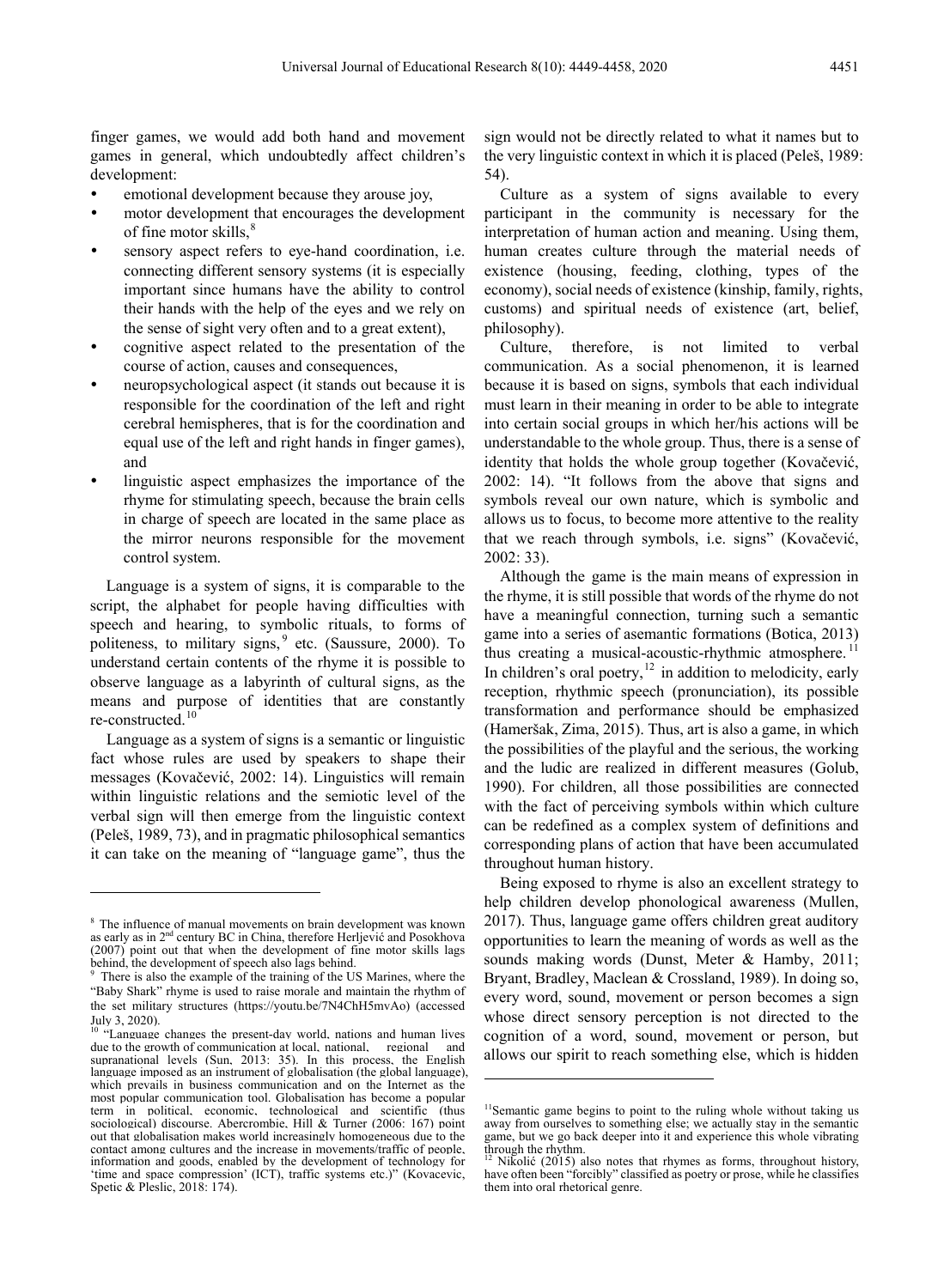and invisible, and as such eludes our immediate sensory perception. The word, sound, movement, or person thus warns us, informs us, and contains an order that has "echoes", "resonances" in social life.

## **3. "Baby Shark" as an Internalized Identity Symbol in Intercultural Relations**

Symbolic interactionism as one of the contemporary sociological theories drawing on the theoretical work of American sociologists (Kukić, 2004: 114) perceives the subtle game between society and individuals better than other sociological theories (Stryker, 1980). Developing herself/himself through the perceptions and control of others makes the child capable of independent action (Cooley, 1998). The process of developing a sense of self in terms of looking at one's image as a mirror of others reveals to children their own "self" and anticipates their actions.<sup>[13](#page-3-0)</sup>

Human's ability to create the culture and to transmit culture stems from a human's ability to sometimes manipulate symbols by engaging in symbolic interaction. Different performances of "Baby Shark" reflect the culture and dynamics of the performer's experience in the creative process, applying them to specific situations. "In that sense, if we want to understand the actions of others, regardless of whether we are laymen or sociologists, we must accept that their meaning lies in what their participants recognized as the meaning of their actions" (Afrić, 1988: 2).

Thus, the "Baby Shark" can occupy a special place in science through the study of intercultural relations and intergroup behaviors in particular through the identity orientations of the self (Deardoff, 2009: 54). "One of the major themes in postmodernist thought over the past twenty years concerns the identity of the self. The question "Who am I?" has returned today in a whole variety of contexts, including feminism, multiculturalism, ethnicity, and race" (Delanty 2018: 158).

Hence the new thinking of the community in modernity that seeks to reconstruct the classical sociological perspective of fetishizing the category of "society" reveals three key sources of modern dynamism (separation of time and space involving the process of growingly closer social relations and interactions between people living and working in different parts of the world, "raising up" and

 $\overline{a}$ 

moving social relations from local contexts of interaction to new contexts, reflexively arranging all social relations with the aim of improving it) (Haralambos and Holborn, 2002: 496).

A possible answer to the question "Who am I?" is offered in the symbolic activity of the meaning of the human spirit (Collins, 2005: 186-187). The symbol is therefore never a natural, but always a cultural sign, thus in the nursery rhyme the sign is freely chosen and, we would add, freely interpreted. On the other hand, it is always chosen on the basis of the fact that its nature or its properties contain elements that represent a certain analogy (inference by similarity) or coincidence with what should be symbolized in the rhyme (Kovačević, 2002: 34). In an attempt to express herself/himself through thoughts, feelings, words and actions, the child realizes that many life realities  $-$  that are unspeakable, that require an explanation for the inexplicable, to simplify the complex, to put in certain forms what by its nature has no limits, and does not support the mold require symbols as drivers, instigators, inventors and possible life support without which one cannot live as a human – the embodied spirit.

Given the inseparability of the personal and the social in these conceptions, the term identity is employed in rhymes as an individual's global identity. This holistic conception of identity is viewed in rhymes to serve as the general self-other orientation of an individual, that is, the routinized way or "personal schema" (Horowitz, 1991) with which individuals respond to external stimuli. As such, identity in rhyme analysis is regarded as the more or less enduring core constitution of personhood that influences the individual's intercultural behavior. The term cultural identity is employed throughout this analysis to refer to the group dimension of identity. It is used as a broad, inclusive concept that represents similar terms such as *national*, *cultural*, *ethnolinguistic*, *racial*, and *religious* identity (Deardoff, 2009: 54-55).

Different cultures<sup>[14](#page-3-1)</sup> foster different values through different symbols resulting in cultural diversity. In some cultures, monoculturalism is preferred, with a very high level of cultural homogeneity, while in most industrialized societies there is a greater level of cultural diversity, i.e. multiculturalism. Human as a cultural being who interprets her/his actions and meanings creates culture through the material needs of existence, the social needs of existence, and the spiritual needs of existence. In this way, certain social structures are created as forms of

<span id="page-3-1"></span><span id="page-3-0"></span><sup>&</sup>lt;sup>13</sup> Dragić (2008), dividing oral rhetorical forms into fables, toasts, counting and nursery rhymes, tongue twisters, blessings and curses, mentions Hektorović's "Fishing and Fisherman's Talk" as the first example of Croatian rhetorical form, which is extremely important for Croatian cultural heritage. Guided by the thought that we know little about our own as well as other people's tradition and culture, and that nursery rhymes as a part of oral rhetorical and author literary forms are certainly part of the identity of a nation's cultural creation, it is necessary to spark interest of future generations for it (Vidović Schreiber, 2015, 505).

 $14$  Often has it been possible to establish a false universalism of culture and the pernicious particularism of political identity in recent history, in the position between objective social processes and the relationship of globalization within language, culture, and identity determinants of a value social context. In this sense, it is important to show how the factors of political power of the value social context successfully penetrate not only into the social but also into the intimate sphere of the social being. This shows the undisguised ideological enchantment of reality within the new cultural struggles for identity among different ways of life (Paić, 2005: 11).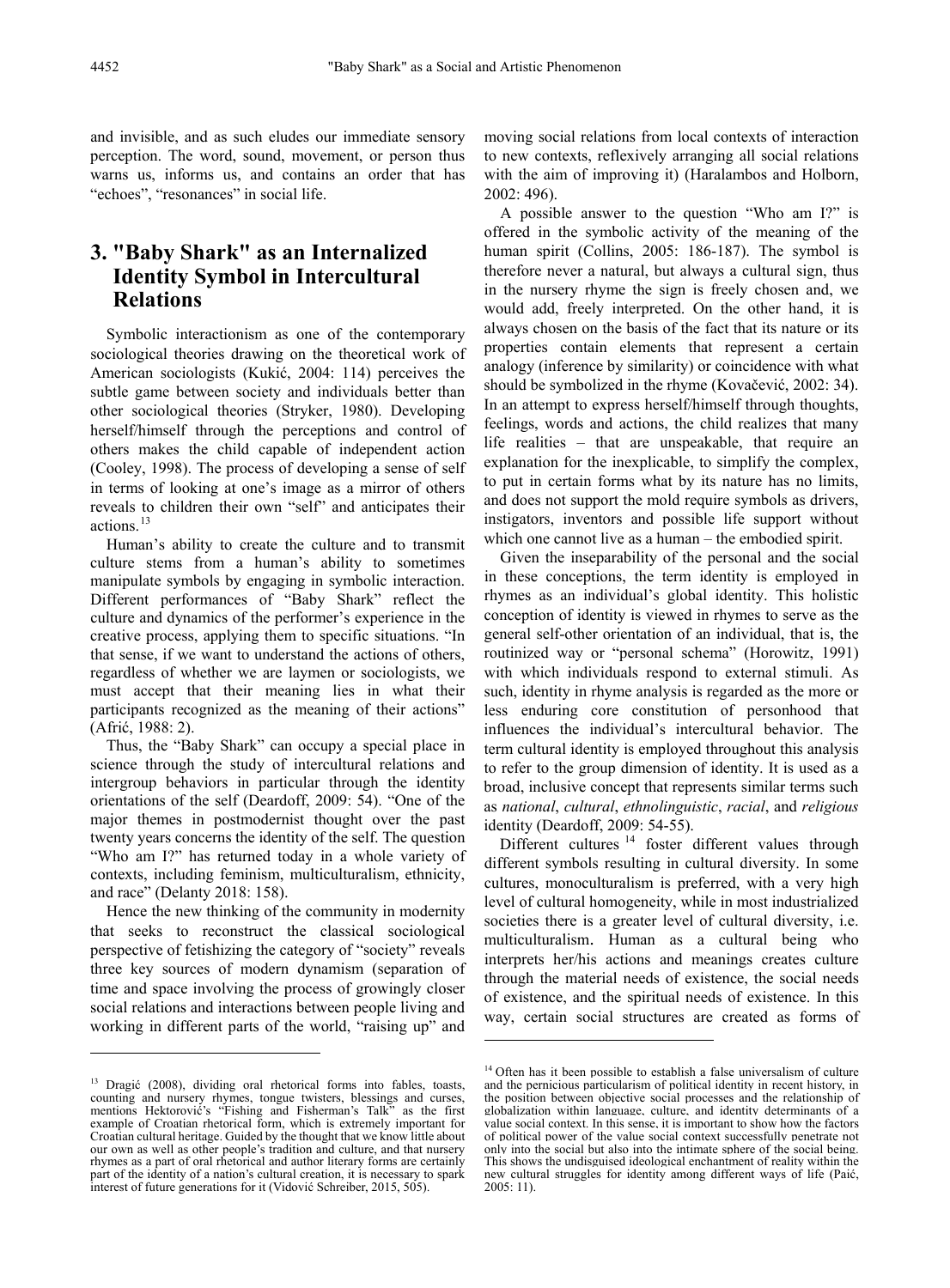action and meaning realized in interpersonal interaction. Namely, looking at culture from the aspect of the production of *meaning* and *sense*, it should be noted that culture is more complex and richer than the available signs, thus in the signified there remains forever something outside of the sign, in which a symbol is a decisive and starting fact.

Cultural diversity is conditioned by differences in meaning and is linked to systems with other meanings of certain cultural structures and cultural identities. If language is one of the basic code systems, which is created under the influence of objective social processes for the purpose of communication, then symbols have another significant socio-cultural function in societies and social groups. In individuals, it is the function of identification and self-identification of the mentioned social and cultural entities (Skledar, 2002: 84).

Each culture is different from another, which in situations of marked diversity can lead to cultural shock. Due to the diversity of cultures in the world, it is necessary to study culture not based on comparison with one's own culture, i.e. ethnocentrically, but within itself, without comparison with other cultures. Nowadays, society and social actions are inevitably associated with the concept of globalization, due to the growing interdependence of different peoples, religions, and countries of the world (Giddens, 2007).

The basic question of the content of nursery rhymes is how to affirm the child's dimension of openness between objective social processes and the relationship of globalization within language, culture, and identity, affecting the understanding of the value social context of educators in the educational process of language. The answer is possible only outside the ideological and one-sided approach of ideological mobilization of consciousness and restraint of the entire human existence in a false world of even more false needs.

Therefore, the relationship of linguistic-literary identity determinants within the sense of nursery rhymes in understanding certain contents in the age of globalization as a "new paradigm" raises many questions:

Is the impact of globalization cancelling the nuclear and extended family and classical modern dualisms such as individual/collective, particular/universal, sacred/secular?

Is globalization diminishing and erasing certain features or characteristics in the field of culture, economy, and religion that do not suit it at a given time?

Is globalization a kind of coercion and a certain leveling of values, translating them into a special kind of political language, utilitarian and banalized, to which we are subjected (Matvejević, 2011: 222)?

And finally, is the process of globalization establishing and returning to historical, traditional, and local identities as spaces of permanent recognizability?

In this paper, the primacy of the individual is emphasized through two related identity orientations: the inclusiveness of the identity and the safety of the individual's identity in the overall ability to engage in collaborative intercultural relationships (Deardoff, 2009: 53-66). Therefore, this paper emphasizes the importance of rhyme in understanding identity as one of the intercultural competences and constructive relational engagement within globalization processes.

### **4. "Baby Shark" ‒ between Rhythm and Movement**

Given that each rhyme provides an opportunity to express rhythm and movement (Peteh, 2007: 20), "Baby Shark" is suitable to enable dance to correlate with the contents of other educational areas. Furthermore, dance especially emphasizes the primordial syncretism of music and movement, develops a sense of the aesthetics of movement, develops concentration, observation and memory, self-discipline and focusing, and encourages children to respect each other and cooperate through movement.

Rhymes, poems, and various verses make memory easier by using a large number of repetitions or rhymes. Such forms develop a sense of rhythm, intonation, tempo, etc. (Rade 2009: 29). Thus, "Baby Shark", due to its rhythmicity and sonority, accumulation of words, enumeration of elements and concepts that shape the structure, can be used in working with preschool children to practice memorization.

Aesthetic value (which is in addition questionable) and the planetary popularity of "Baby Shark" as a nursery rhyme, is reflected in the fact that it as a rhetorical form is skillfully realized as a rhythmic game, rhythmic whole, word game, type of onomatopoeia or form of children's creativity, which is complemented by movement, a form children always find close to them.

The most common methods of learning rhythm in children are achieved through nursery rhymes featuring movements of clapping hands, patting knees, and the like. Movements must be as natural and free as possible, for children to develop independence, creativity, and imagination. When choosing the music that children will dance to, attention should be paid to the song children are interested in, familiar songs, compelling, short, easy to remember while the song content should be appropriate to children's age (Lovrenović, 2016: 31). To illustrate the above, we attach the content and performance explanation of the "Baby Shark" song.

Baby shark, do do, do do do do Baby shark, do do, do do do do Baby shark, do do, do do do do Baby shark

\*(rhythmic movements, joining only two fingers symbolically represents a simple motor movement of the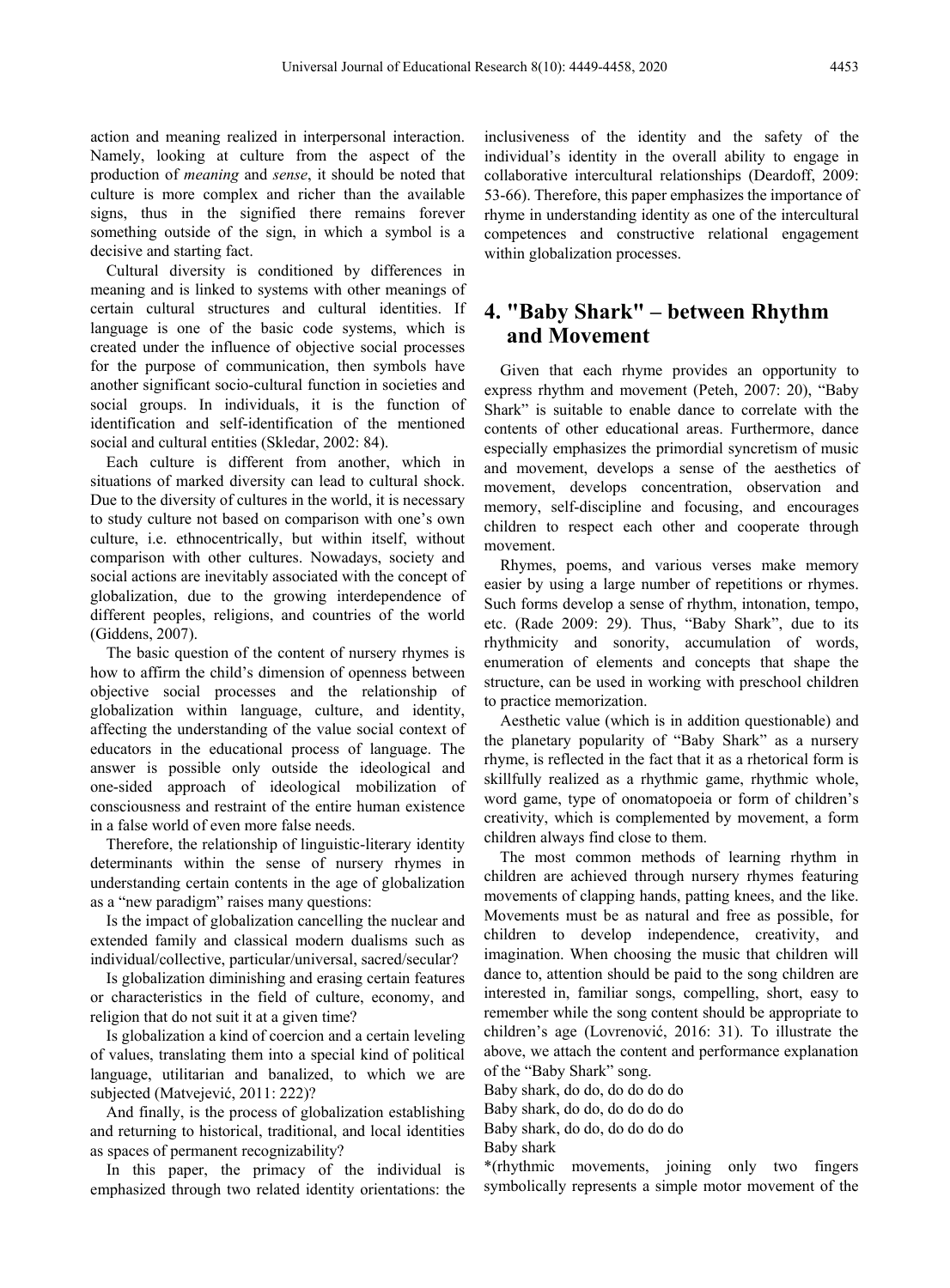child, resulting in the visualization of a small, gentle child)

Mama Shark, do do, do do do do Mama Shark, do do, do do do do Mama Shark, do do, do do do do Mama Shark \* (clapping movements show mom, encouragement, motivation, applause)

Papa Shark, do do, do do do do Papa Shark, do do, do do do do Papa Shark, do do, do do do do Papa Shark

\* (stronger and bold movements, with maximally stretched arms, describe dad, strength and safety of the family)

Grandma Shark, do do, do do do do Grandma Shark, do do, do do do do Grandma Shark, do do, do do do do Grandma Shark

\* (gentler and softer movements with clenched fists, consideration and careful folding of the hands indicate the care of an older and fragile family member)

Let's go hunt Doo doo, doo doo doo doo Let's go hunt Doo doo, doo doo doo doo Let's go hunt Doo doo, doo doo doo doo Let's go hunt

\* (circular forward movements of the arms symbolize hunting, gradually involving in the action the torso, arm muscles, and muscles of the shoulder girdle)

Run away Doo doo, doo doo doo doo Run away Doo doo, doo doo doo doo Run away Doo doo, doo doo doo doo Run away (ah!)

\* (simulation of the movement of running and escaping from danger activates the complete musculature, raising the functional abilities in a dynamic and expressive way; accelerated rhythmic structures are intertwined, greatly contributing to the development of a sense of rhythm that ultimately manifests itself by running in all directions)

<span id="page-5-1"></span><span id="page-5-0"></span>Safe at last Doo doo, doo doo doo doo Safe at last Doo doo, doo doo doo doo Safe at last

Doo doo, doo doo doo doo

Safe at last (phew!)

\*(the quiet part of the finale, the sudden interruption of the flow of movement creates an image of peace and safety in the end; there is a release of tension and the movements become soft and gentle, which is manifested through a calm posture with a light waving)

It's the end Doo doo, doo doo doo doo It's the end Doo doo, doo doo doo doo It's the end Doo doo, doo doo doo doo It's the end

Source: Musixmatch Lyrics by: Jahmeelah Lamb-rahming

#### **4.1. Analysis of the Movements Accompanying the "Baby Shark" Song**

The "Baby Shark" song is written in a two-quarter measure and has a simple melody awakening a cheerful mood, with the tempo accelerating towards the end of the song. The lyrics of the song are in English making the song good for foreign language acquisition, knowing that preschool children, as we have already mentioned, are in a favorable period to master their mother tongue as well as foreign languages.



Figure 1. Musical notation of the song "Baby Shark" for piano<sup>[15](#page-5-0)</sup>

This song offers various opportunities and activities to be carried out with children. Since the song is accompanied by a video,  $^{16}$  $^{16}$  $^{16}$  it is possible to demonstrate to the children the movements from the video when listening to music. The dance moves accompanying "Baby Shark" require locomotor coordination, balance, and a sense of rhythm. For example, dancing three-year-olds will be happy to play with some of the formal elements of movement: jumping, rolling, various types of locomotion will be a real joy for

**.** 

<sup>&</sup>lt;sup>15</sup> https://musescore.com/bluebook83/scores/167520 (accessed August 15,

<sup>2020).</sup> <sup>16</sup> Which points to a new way of transmitting oral forms, and as such is a part of secondary orality.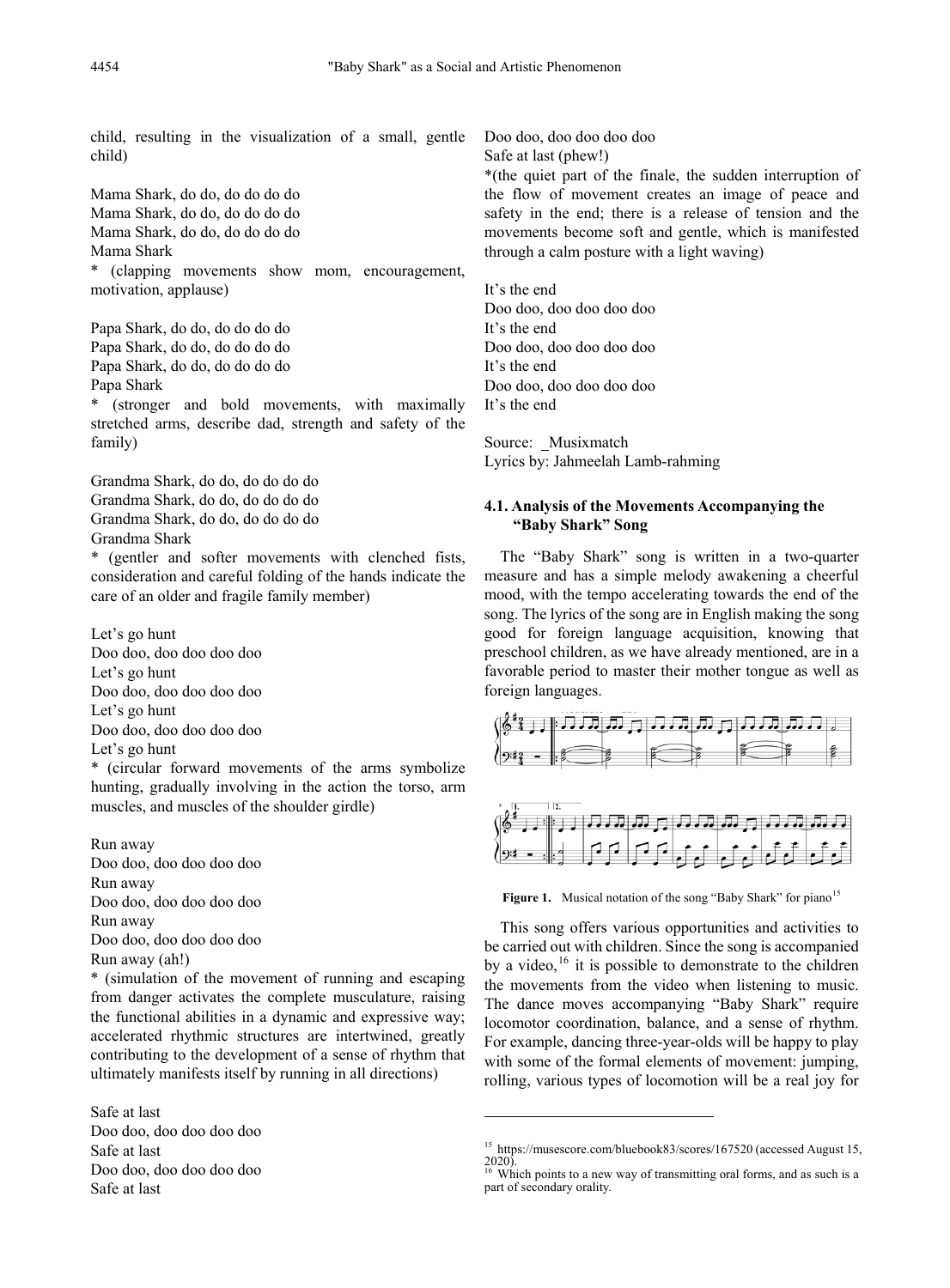them. As growing up is a dynamic process, at the age of four it will be easier to master the work process if designing the appropriate content along with the activity (Lovrenović, 2016).

The activity accompanying "Baby Shark" allows children to express and recognize their own and other people's emotions. For younger children, music itself is an excellent motivation to move, while older children understand the connected movements as a symbolic expression, or representation of things, phenomena, or behavior using artistic movement. The educator can be creative and enrich the activity with other dance structures. These structures must be simple and are ideal if they are close to the natural forms of walking, jumping, etc. The children will find new dance moves and elements that suit them. The children should be encouraged and supported in carrying out the activity. It is possible to collaborate and jointly create new choreography, thus creating a group identity that gives children a sense of belonging and acceptance, satisfying the need for power, and not of isolation, loneliness and abandonment (Lovrenović, 2016), which was discussed in the first part of the paper.

Human beings are capable of "self-reflexive behavior", namely, to take an attitude towards themselves and others and to determine their interaction accordingly. In this sense, human beings behave in a disposed manner, and self-reflexive behavior requires manipulation of symbols, words, meanings, and various languages, in short, it requires symbolic interaction (Afrić, 1988: 2-3).

In the example of dance activities accompanying the "Baby Shark" song, it is possible to list a number of benefits for children. Carrying out activities using dance structures has an impact on the child's overall anthropological status, i.e. on the following: motor traits, functional traits, morphological traits, social status, and conative traits. Šumanović et al. (2005) believe that by organizing activities that integrate music and dance structures, natural movements gain an aesthetic dimension and become the contents of dance expression of children and the young in more complex dance forms of folk, social and artistic dance, in aesthetic gymnastics and other contemporary movement forms through which they express their personality in a creative and original way. Steps express the values of notes by duration, and hand movements express stressed and unstressed parts of the bar, that is, the bar metric structure. The next procedure in the processing of these contents is to connect and improve movement and music, striving for movement expression, thus encouraging children's creative dance expression. Movements accompanying music are further connected into rhythmic units, stylized, and performed in various formations and forms of children's dance games (Lovrenović, 2016).

#### <span id="page-6-0"></span>**4.2. Nursery Rhyme as a Demonstration of Rhythm with Movements**

A nursery rhyme is a short song, a means to play, an

incentive to play, a complement to the game but also it is a game in itself. It is often the source of new ideas. It allows inventing new funny words and new movements. It is recited in one tone, and we distinguish them according to length, melody, rhythm, occasion, mood, and space. Speech denotes text, and hand movement a measure. Speech structures based on rhymes and rhythm, while paying attention to rhythm, intonation, pause, gestures and body language (Šmit, 2001), are accessible to preschool children because they show elementality, brevity and simplicity. Their syllables – often composed of one vowel and two consonants  $-$  are easy to pronounce. There are several types of nursery rhymes that are categorized by separate criteria, by content and form, and by their authors (children, adults). According to these criteria, they are divided into two categories (Jurišić, Palmić, 2002), e.g. by performance (spoken and sung) and by content (concrete, nonsense, and combined). Namely, in the nursery rhymes, the rhythm is demonstrated: with the fingers, feet, hands, or the whole body, and can be expressed by fingers snapping, thus developing kinesthetic sensitivity, hearing and motor skills in the child. Pronunciation with movement can be expressed by clapping, waving, bouncing, with the use of various instrumental aids such as drums, rattles, and percussion (Peteh, 2007). This can be realized in an institutionally organized education or, as previously mentioned, in the family. Furthermore, every content that we present to children, including rhymes, must be described and performed in a way appropriate for children's age (Vlašić, Oreb and Horvatin Fučkar, 2007: 242). The movements applied in the choreography are simple, repeated several times and must not be alternated too quickly. More attention needs to be paid to the various formations and changes in them. Songs (featuring choreography) should be chosen based on their text and melody which refer to the characters that the children represent through their dance. When choosing the type of dance, it is important to offer the child (Vlašić, Oreb and Horvatin-Fučkar, 2007) a direction in which they will be able to focus and specialize in a certain type of dance, according to their preferences, abilities and desires.

### **5. How "Baby Shark" Defeated Covid-19**

One of the latest notable performances of "Baby Shark" is the performance of police officers in Andorra who decided to go out into the streets and dance to the "Baby Shark" song to motivate and entertain children and fellow citizens in a hard time of self-isolation and quarantine caused by the COVID19 global pandemic.<sup>[17](#page-6-0)</sup> The police

**.** 

<sup>&</sup>lt;sup>17</sup> https://youtu.be/OGH63Cp5vHY (accessed July 8, 2020).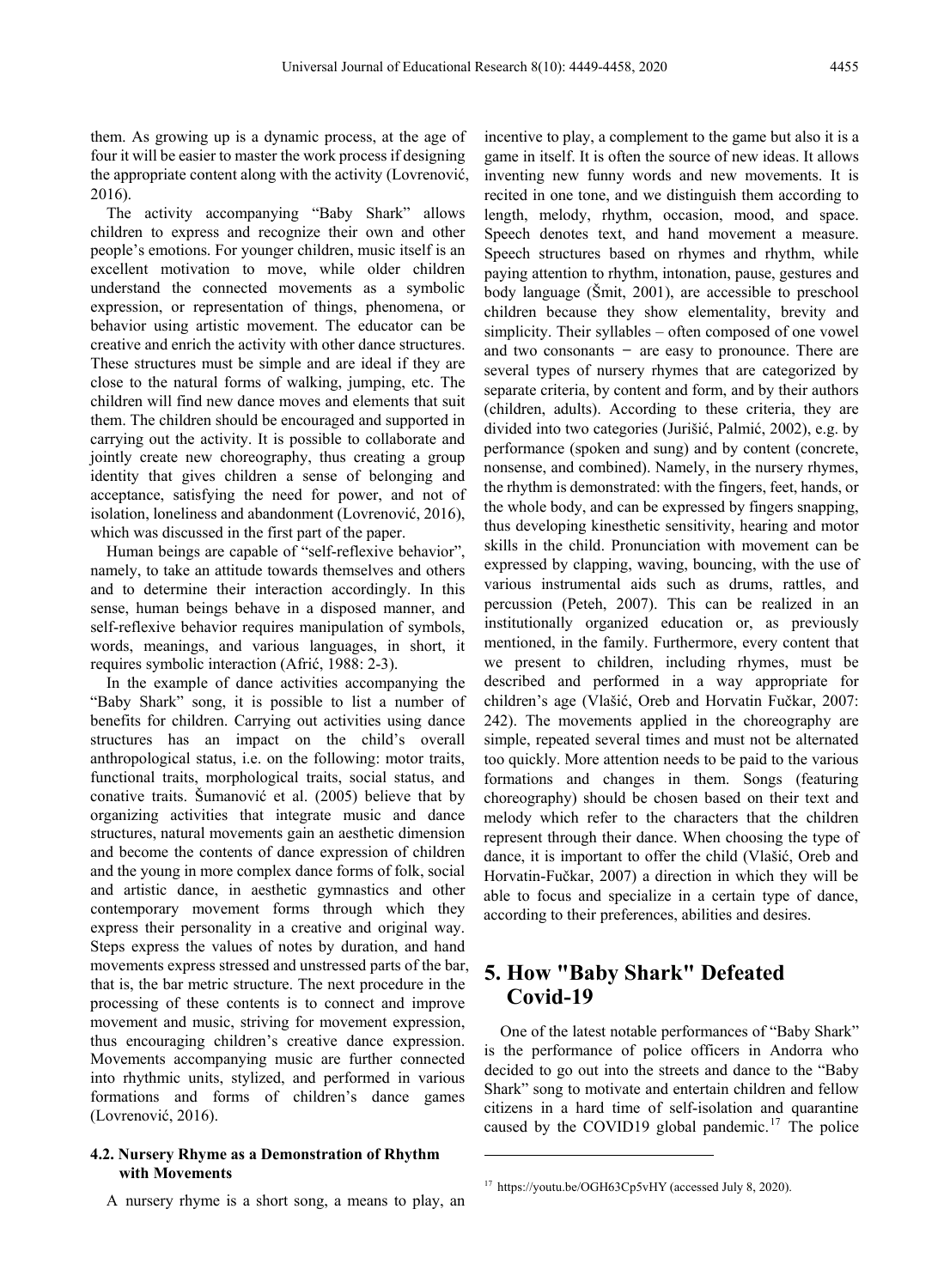officers showed that in the time of the "new normality" they can take the rhyme to the streets, the same streets that belong(ed) to children.

Using dance movements, singing and playing the purposefully chosen "Baby Shark" rhyme, they wanted to achieve a sense of, unfortunately somewhat disturbed, security, in children. This again brought to the fore the infectious and entertaining features of the song and most importantly, the features recognizable to members of different cultures and subcultures, not only in Andorra but also more broadly, conditioned by the modern model of spreading "secondary orality," that is, through modern media.

At this moment, the song "Baby Shark" outgrows its entertaining characteristic and becomes a song that due to its recognizability and simplicity, both in text and dance expression, becomes a means of providing psychological help. Once again in history, we are witnessing the moment that the indomitability of the human spirit is reflected in creativity. Human's ability to take on roles and create situations comes from the fact that human is a creative being, a being of practice in which she/he can engage in symbolic interaction of identity orientation in different social contexts.

# **6. Conclusions**

 $\overline{a}$ 

Nursery rhymes contribute greatly to learning through play, which is voluntary learning, unobtrusive, permanent, imperceptible, without coercion (Peteh, 2003: 13), thus through rhymes and their interpretations the child gets acquainted with different contents. Nursery rhymes are present in all cultures of the world, yet culture is not limited to verbal communication. Namely, it is also learned as a social phenomenon, because it is based on signs, symbols that each individual must learn in their meaning in order to integrate into certain social groups in which her/his actions will be understandable to the whole group. Rhyme is a rhetorical form with respect to the whole context in which it is performed influencing the choice of the appropriateness of figurative speech. Therefore, it can be said from the position of oral literary rhetoric "that rhetoric is a system of figures" (Genette, 1985: 52). Furthermore, an important factor of rhetorical forms is convincing the recipient of a certain order of ideas and thoughts,<sup>[18](#page-7-0)</sup> so other properties of linguistic expression are subordinated to it, namely vocabulary, syntax, style, tone, and the task of presentation. Also, in dance, there are several educational goals of dance structures: to develop in children the aesthetic culture of movement in all its parts: beautiful posture, orientation in space, expression-emotionality in

movement, the musical expression: measure and rhythm. This paper showed:

- 1. how the "Baby Shark" illustrates through movement the nuclear and the extended family, the position of the members and the hierarchical relationship precisely according to the order of guidance and to the structure and dynamics of the movements performed by the child. The child can replace their "self" with others' "self", through a comparative example of the song "Baby Shark" children can illustrate others by taking over their role, through playing. Šimunović et al. (2005: 44) describe how when processing the content of dances, we start with simple movements that do not differ in structure from natural forms of movement (walking, jumping, turning), which is evident in the example of the selected rhyme, in tempo, dynamics, melody, sense of tone and movement and the free creativity of movement and music. For preschoolers, the choice of the song "Baby Shark"  $19$  is also acceptable in the kinesiological context, as it can feature simple dance structures, which is shown in this paper through descriptions of movement. Movement is a natural reaction to the speech, which is visible in children from their earliest age. The child develops various cognitive and motor abilities, a sense of aesthetics and beauty, and the freedom to express one's own experience of the surrounding world. Furthermore, the child develops a positive image of herself/himself, learns about herself/himself in space and takes on group identity (if the activity is carried out with a group of children). Through this activity children can learn words of a foreign language and generally this activity gives them a feeling of happiness.
- 2. how the content of the song "Baby Shark" has changed through different historical contexts resulting in a number of its variants, which further achieved popularity, not only among the younger population but also among adults. Namely, one of the characteristics of this rhyme is that it is adaptable, and "Baby Shark" is a classic example of a repetitive song which allows singers to insert their own thoughts into the lyrics.

This is supported by the fact that "Baby Shark," which is most often in English, in different countries and different cultures, opens the possibility for rhymes  $-$  in a new modern and technologically acceptable communication process (as part of secondary orality) ‒ to destroy language barriers, because in understanding certain contents of the rhyme, the same content is illustrated to the recipients through movement, enabling (them) an interaction with different meanings and a synthesis thereof into a new

<span id="page-7-0"></span><sup>&</sup>lt;sup>18</sup> This can be compared with the so-called automatic writing, i.e. a lack of reason control.

<sup>&</sup>lt;sup>19</sup> Link to the song: https://www.youtube.com/watch?v=XqZsoesa55wn (accessed July 2,  $2020$ ).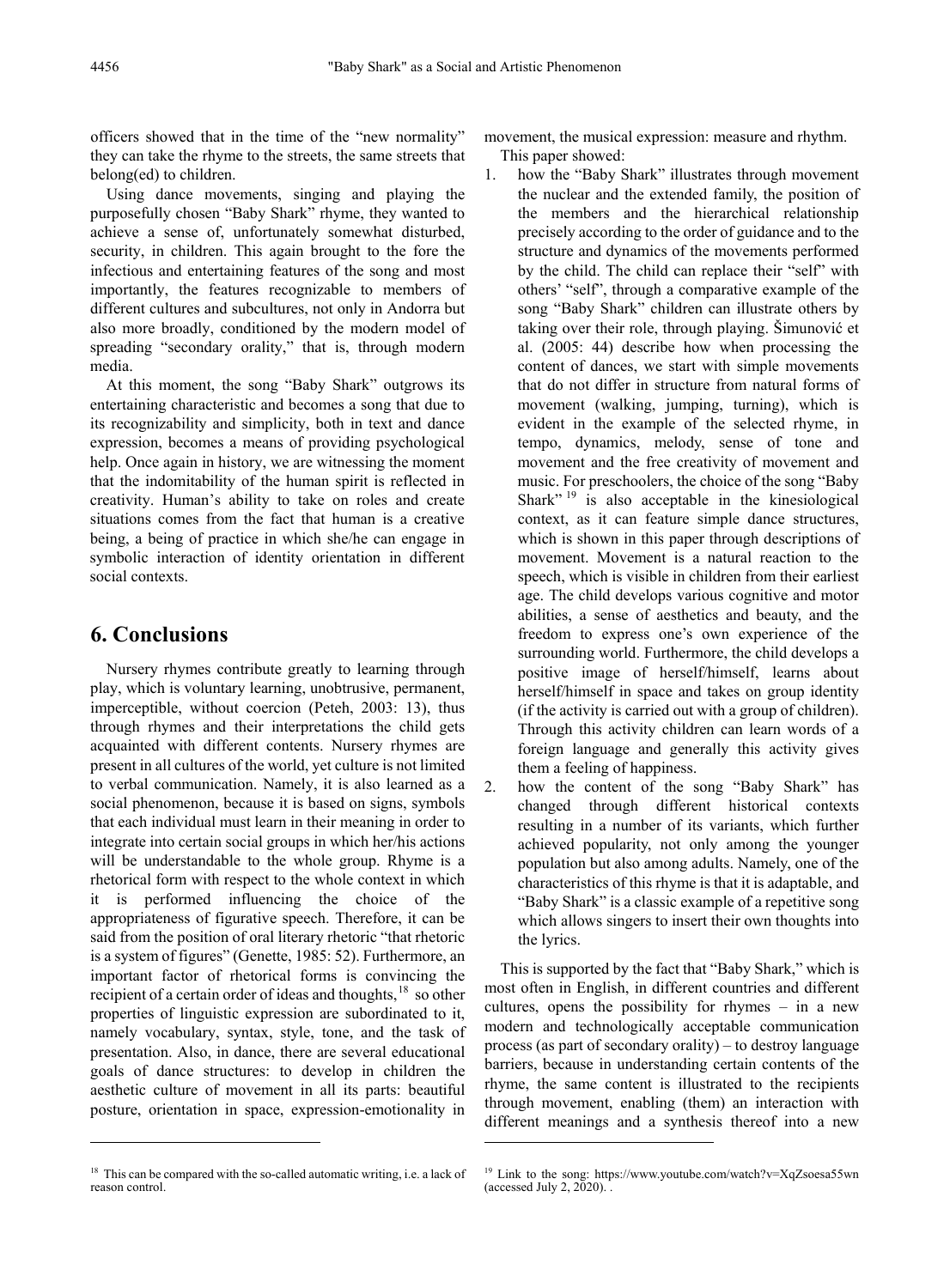meaning with members of other (sub) cultures.

This interdisciplinary paper confirms the hypothesis that "Baby Shark," in addition to entertainment and game, in the moments of the global pandemic COVID-19, can enable security to children at the level of recognizing the world which they belong to. If performed in a different environment, space, and context, this nursery rhyme can turn from a song with entertaining content to a song that raises morale, removes fear, and instills hope.

The self has become increasingly reflexive in the sense that an individual's identity has increased only through supervision and self-control. This experience, according to Delanty, reveals the essence of postmodern sensibility, namely the feeling of insecurity, unpredictability and uncertainty both in the world and in the identity of the self (Delanty, 2018: 158).

The symbolic activity of the human spirit despite differences in identities, age groups, linguistic diversity, as can be seen in the case of the "Baby Shark", breaks down all barriers and becomes a common and unique dance game in the current processes of globalization, even in the emerging pandemic, because none of us can truly know ourselves being "closed in ourselves" due to a series of accumulated negative emotions.

Symbolic interaction as a method is not only applicable in sociology but also in other disciplines, such as literature and kinesiology, and this has been shown in this paper on the example of "Baby Shark".

Thus, the paper reaffirmed that literature and dance as parts of the culture and language of a society, through globalization, in which symbols transcend individual societies, can work together to create an acceptable and a more tolerant world for children.

### **REFERENCES**

- [1] N. Abercrombie, N. Hill, B. S. Turner, The Penguin Dictionary of Sociology, Penguin Books, London, England, 2006.
- [2] V. Afrić, Simbolički interakcionizam, Revija za sociologiju, vol. 19, no. 1-2, 1-13, 1988.
- [3] S. Botica, Povijest hrvatske usmene književnosti, Školska knjiga, Zagreb, 2013.
- [4] P. E. Bryant, L. Bradley, M. Maclean, J. Crossland. Nursery rhymes, phonological skills, and reading. Journal of Child Language, 16, 404-428, 1989. doi: 10.1017/S0305000900010485.
- [5] P. A. Cohen, The Symbolic Construction of Community: Routledge, London, New York, 1985.
- [6] R. Collins, Interaction Ritual Chains, Princeton University Press, Princeton, Oxford, 2005.
- [7] C. H. Cooley, On self and social organization, University of Chicago Press, Chicago, 1998.
- [8] D. K. Deardorff, E. Jones, Intercultural competence, Sage, Thousand Oaks, 2009.
- [9] G. Delanty, Community, Routledge London, New York, 2018.
- [10] C. J. Dunst, D. Meter, D. W. Hamby, Relationship between young children's nursery rhyme experiences and knowledge and phonological and print-related skills, Center for Early Literacy Learning, 4(1), 1-12, 2011.
- [11] G. Genette. Figure. Transl. M. Miočinović, "Vuk Karadžić," Beograd, 1985.
- [12] A. Giddens, Modernity and self-identity: Self and society in the late modern age. Stanford: Stanford University Press, 1991.
- [13] A. Giddens, Sociologija, Globus, Zagreb, 2007.
- [14] A. Giddens, The consequences of modernity, John Wiley  $\&$ Sons, 2013.
- [15] I. Golub, Prijatelj Božji, Naprijed, Zagreb, 1990.
- [16] H. Gospodetić, Metodika glazbene kulture za rad u dječjim vrtićima 1, Mali profesor, Zagreb, 2015.
- [17] G. Jurišić, R. Sam Palmić, Brojalica, snažni glazbeni poticaj, Adamić, Rijeka, 2002.
- [18] M. Hameršak, D. Zima, Uvod u dječju književnost, Leykam international, Zagreb, 2015.
- [19] M. Haralambos, M. Holborn, Sociologija. Teme i perspektive, Golden marketing, Zagreb, 2002.
- [20] R. E. Hendrix, K. Z. Palmer, N. Tashis, M. G. Winner, The incredible flexible you: A social thinking curriculum for the preschool and the early elementary years, CA: Think Social, San Jose, 2013.
- [21] I. Herljević, I. Posokhova, Govor, ritam, pokret, Ostvarenje d.o.o, Lekenik, 2007.
- [22] M. Horowitz, Person schemas. In: M. Horowitz (Ed.), Person schemas and maladaptive interpersonal patterns (pp. 13-31), University of Chicago Press, Chicago, 1991.
- [23] V. Kovačević, Kršćanski ethos, Život između Boga i čovjeka u činu ‒ znaku, Diplomski rad, Sveučilište u Zagrebu, Zagreb, 2002.
- [24] V. Kovacevic, M. Spetic, M. Pleslic, Language as a social phenomenon in a global context: Implications for teaching practice. New Trends and Issues Proceedings on Humanities and Social Sciences, 5(3): 173-182, 2018, doi: 10.18844/prosoc.v 5i3.3922.
- [25] S. Kukić, Sociologija: teorije društvene strukture, Sarajevo Publishing, Sarajevo, 2004.
- [26] M. Lovrenović, Plesne strukture u predškolskom odgoju. Sveučilište Jurja Dobrile u Puli, Fakultet za odgojne i obrazovne znanosti, Pula, 2016.
- [27] M. Marić, D. Nurkić, Uloga odgajatelja u poticanju dječje ekspresivnosti pokreta, Dijete, vrtić, obitelj: Časopis za odgoj i naobrazbu predškolske djece namijenjen stručnjacima i roditeljima, 20 (75), 16-18, 2014.
- [28] P. Matvejević, Muke s identitetima, in: N. Skledar (ed.), Esadu Ćimiću u čast, Zbornik radova povodom 80 godina života, Sveučilište u Zadru, Zadar, 221-223, 2011.